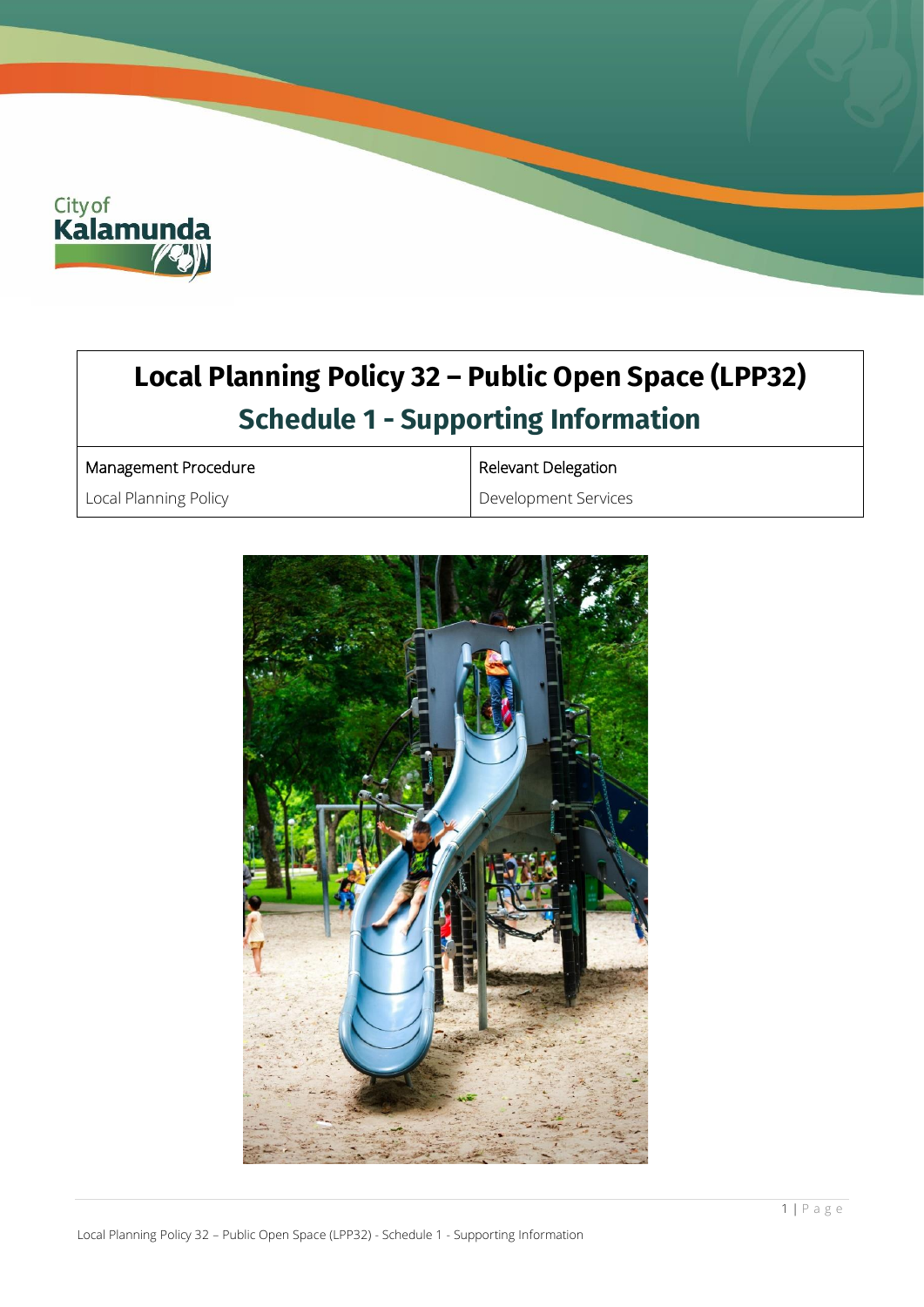## **Contents**

| 1. |     |  |  |  |  |
|----|-----|--|--|--|--|
| 2. |     |  |  |  |  |
| 3. |     |  |  |  |  |
| 4. |     |  |  |  |  |
| 5. |     |  |  |  |  |
|    | 5.1 |  |  |  |  |
|    | 5.2 |  |  |  |  |
|    | 5.3 |  |  |  |  |
| 6. |     |  |  |  |  |
|    | 6.1 |  |  |  |  |
|    | 6.2 |  |  |  |  |
|    | 6.3 |  |  |  |  |
|    | 6.4 |  |  |  |  |
| 7. |     |  |  |  |  |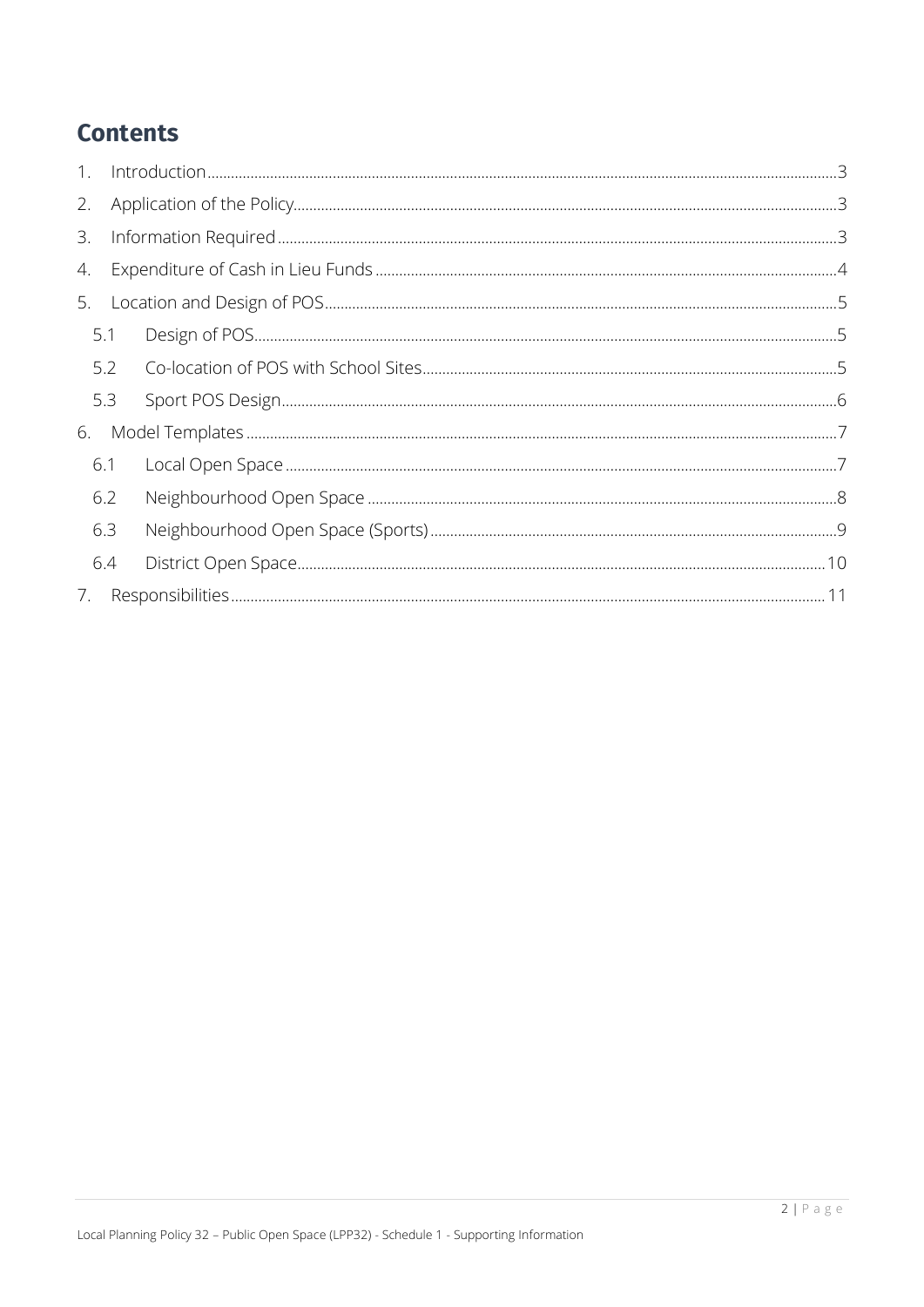## <span id="page-2-0"></span>**1. Introduction**

This schedule contains technical information to guide Council, applicants and planning officers when Public Open Space (POS) is required to be ceded or developed for handover to the City of Kalamunda (City). This Schedule supplements the requirements of Local Planning Policy 30 – Public Open Space (The Policy).

The Policy applies to all residential subdivision that creates an additional 3 or more lots and results in the provision of POS. Where ceding of land for POS is impractical the City may recommend a cash-inlieu for POS contribution.

## <span id="page-2-1"></span>**2. Application of the Policy**

The Policy is to be applied by applicants, the City and Council in the design, assessment, and determination of various planning proposals including but not limited to:

- a) Scheme amendments;
- b) Structure plans;
- c) Activity Centre Plans;
- d) Precinct Plans;
- e) Local Development Plans;
- f) Subdivision applications;
- g) Development applications;
- h) Cash-In-Lieu Requests;
- i) Reserve Master Plans;
- j) Community Facilities Plan;
- k) Public Open Space Plans;
- l) Public Open Space Strategy;
- m) Water Management Plans; and
- n) Other Relevant Strategies and Plans.

### <span id="page-2-2"></span>**3. Information Required**

In a subdivision proposal that contains POS the City will require a supporting Public Open Space Plan ('POS Plan') depicting the following information:

- a) All proposed POS in the developable area;
- b) Size (in square metres) and type and category of each POS (Sport or Environmental Conservation or Recreation / Restricted or Unrestricted) ;
- c) Proposed facilities to be accommodated in each POS (including any proposed variations to the Standard Development Requirement contained in Schedule 2);
- d) Community Infrastructure Plan is required if requested by the City for large subdivisions to identify community facility requirements;
- e) High level play space strategy for each POS containing play items (including proposed play area location, age group/s to be accommodated, type/s of play items (e.g. natural elements, off-theshelf, fitness equipment);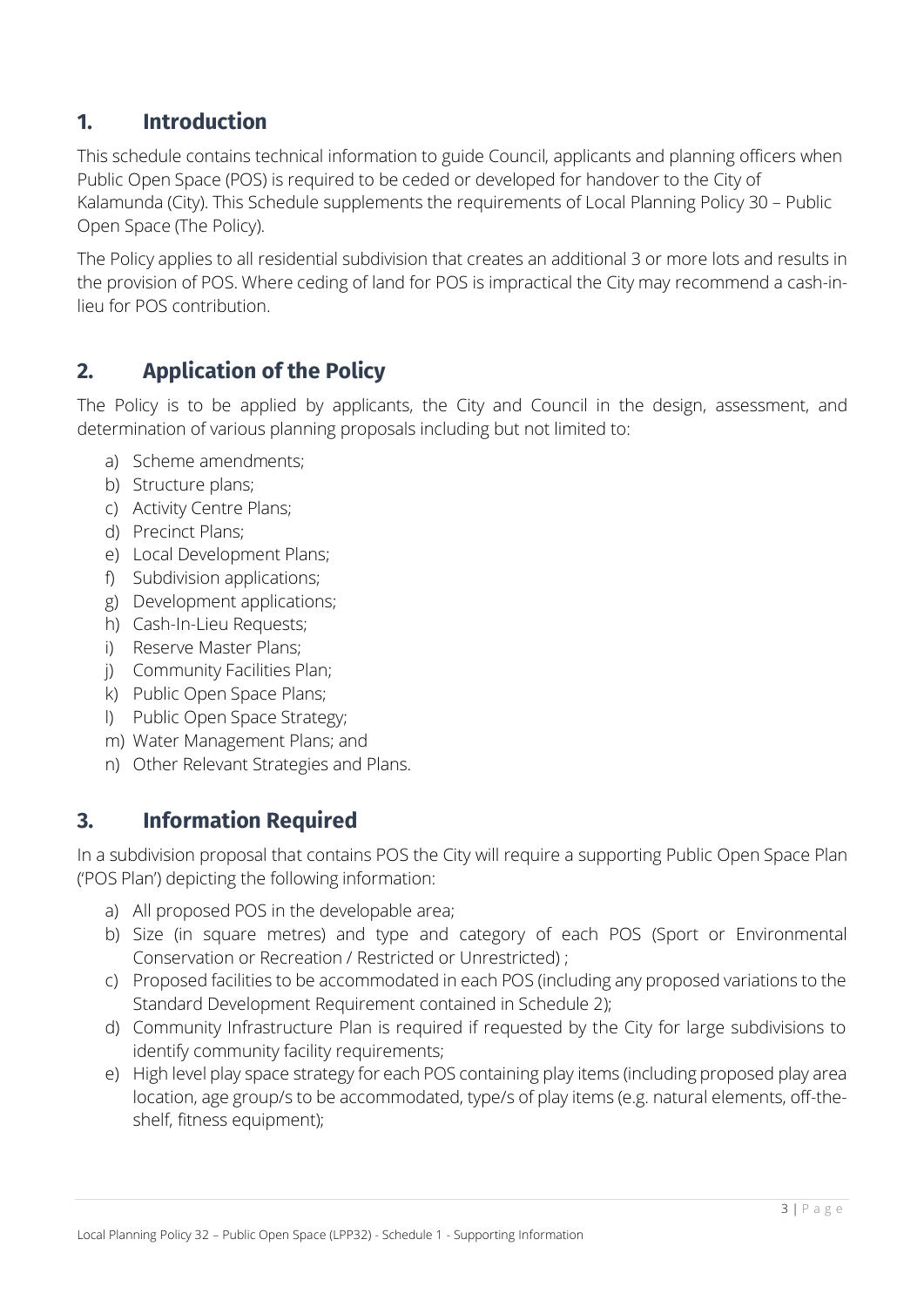- f) High level sports space designs depicting playing field configurations, site layout (irrigation / sub-soil drainage design), car parking, supporting amenities designs (clubrooms, supporting sport infrastructure) based on community need;
- g) High level accessible design features to support inclusive participation for people of all abilities.
- h) Location of significant trees to be retained in POS (refer Part 4 Definitions). Significant trees should be protected and designed around where possible. Should significant trees be removed, they should be replaced with three times the number of significant trees removed where practical. The trees are to be planted on the reserve they were removed or on a reserve in the locality where practical. The City at its discretion may accept a cash payment for the value of trees removed to be spent on tree planting on the reserve or in the locality;
- i) Retained natural bushland will be required to be appropriately fenced to enable conservation of environmental values, unless agreed to by the City's Parks and Environment Team;
- j) Indicative area (in square metres) of permanent irrigation of turf and garden beds for each POS;
- k) Indicative area (in square metres) of temporary irrigation for tree and garden establishment for each POS;
- l) Proposed small, minor and major rainfall event drainage management areas to be contained in POS;
- m) Information required to fulfill conditions imposed by State and Federal agencies;
- n) Proposed function/s of POS (Sport, Environmental Conservation and/or Recreation); and
- o) If the subdivision proposal corresponds to a POS Plan that has been approved by the City, an updated POS Plan will be required to be approved by the City.

## <span id="page-3-0"></span>**4. Expenditure of Cash in Lieu Funds**

When considering the expenditure of cash in lieu funds, the following hierarchical criteria will be taken into account when determining which reserves should be prioritised for improvements:

- a) The need and nexus between the source of the cash in lieu funds and the targeted location for proposed improvements.
- b) A cash-in-lieu request endorsed by the Council.
- c) Reserves identified in a Council endorsed project (including Master Plans, strategies, infrastructure plans and Asset Management Plans).
- d) Hierarchy of Reserves (Local, Neighbourhood, District and Regional open space reserves). Larger, multi-purpose reserves to be prioritised over smaller, less-functional reserves.
- e) Reserves identified for improvement in the City's Public Open Space Strategy 2018, Community Facilities Plan and other relevant plans.
- f) Reserves adjacent an existing or proposed activity centre and/or community facility.
- g) To support grant funding opportunities.
- h) Standards of Provision required to be met at a reserve.
- i) To provide POS in areas deficient of the required 10% or in areas of growth where additional or improved POS is required.

The hierarchy is to be utilised as a guide and Reserves which meet a number of criteria may be prioritised above reserves which meet only one criteria, at the City's discretion.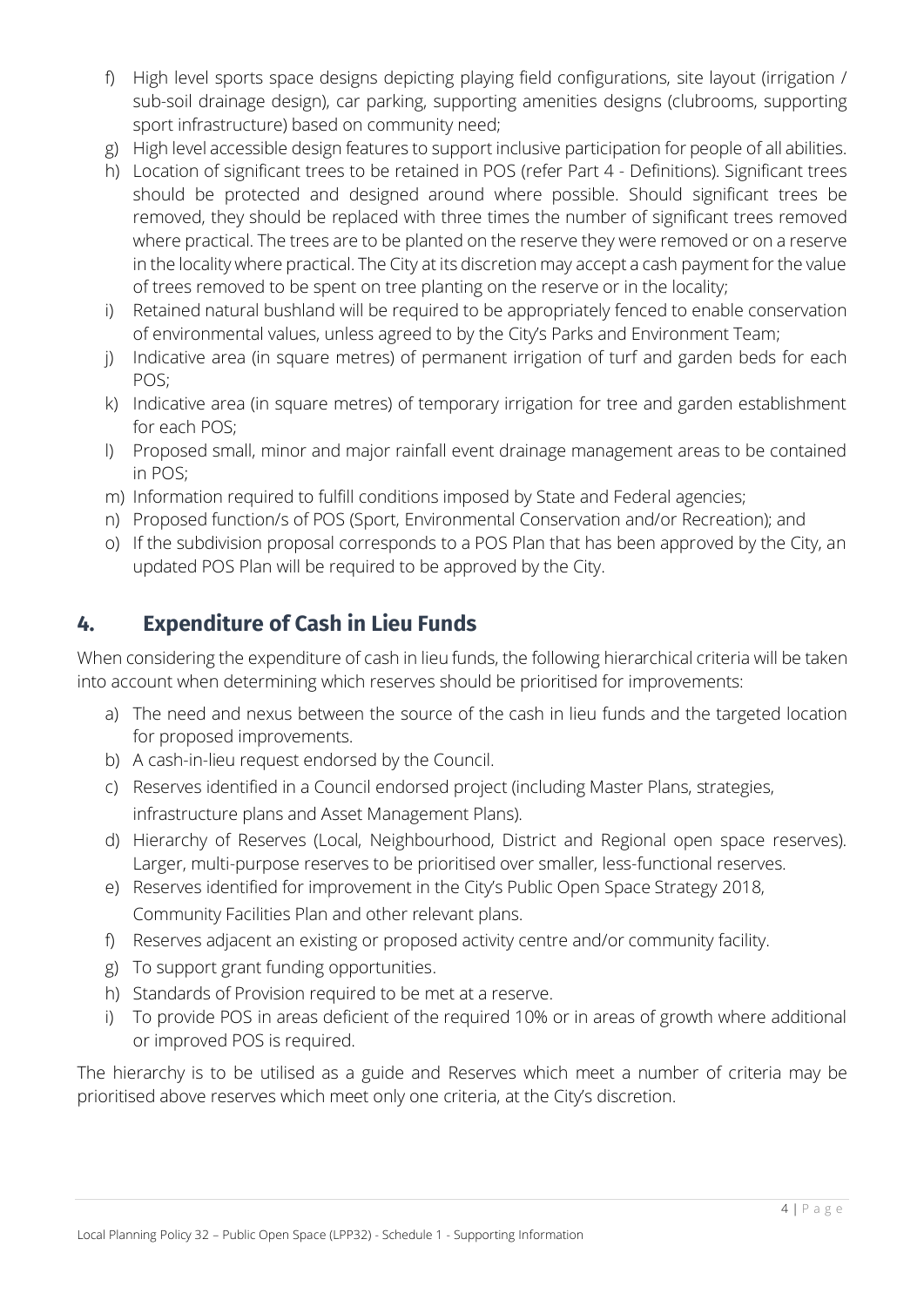## <span id="page-4-0"></span>**5. Location and Design of POS**

#### <span id="page-4-1"></span>**5.1 Design of POS**

POS should be provided in accordance with Appendix 2 of the POS Policy and designed to:

- a) Maximise environmental sustainability;
- b) Be of an acceptable size (refer Schedule 2 and Schedule 3) and shape to cater for its intended purpose;
- c) Retain natural ground levels where possible to suit the intended function of the POS;
- d) Be accessible via the walking and cycling network;
- e) Ensure universal access is provided to play areas, park furniture and park facilities;
- f) Reflect best practice in water conservation, harvesting, re-use and irrigation;
- g) Retain natural bushland with appropriate fencing to enable conservation of environmental values, unless agreed to by the City's Parks and Environment Team;
- h) Minimise energy use (through design, product selection, alternative energy sources etc.);
- i) Be appropriate for the allocated function/s (sport, environmental conservation, recreation);
- j) Where possible, use local building styles and plant species to preserve local heritage and landscape character;
- k) Make use of local resources and materials that are robust, recycled/recyclable, and environmentally sound;
- l) Incorporate sufficient safety, lighting and surveillance measures in accordance with the Designing Out Crime Guidelines; and
- m) Where possible, provide incidental play opportunities through incorporation of landscape elements, in addition to designated play areas.
- n) Retention of natural bushland within POS should be maximised where appropriate. Where this is not possible, priority should be given to transplanting vegetation, landscaping with mature species, or use of local native species;
- o) where POS is located abutting a State Road or land reserved in a Planning Control Area or as a Primary Regional Road in the Metropolitan Region Scheme, ground levels on the road reserve boundary are to be maintained as existing, and future road concepts taken into consideration.

#### <span id="page-4-2"></span>**5.2 Co-location of POS with School Sites**

Co-location of POS with school sites is supported and encouraged in the interest of optimising joint use and management, rationalising water use and creating community hubs. Co-location should be investigated (but not assumed) at each site and is subject to:

- a) Creation of a larger, more multipurpose recreation or community precinct as a result of the co-location;
- b) The final precinct being able to accommodate:
	- i. At a minimum a neighbourhood level senior size playing field (recommended 205m x 165m = approx. 3.3ha including 5m safety buffer). Where practical a district level of provision, should be explored;
	- ii. adequate buffers to roads or other infrastructure (in addition to the 4m safety buffer around the boundary line);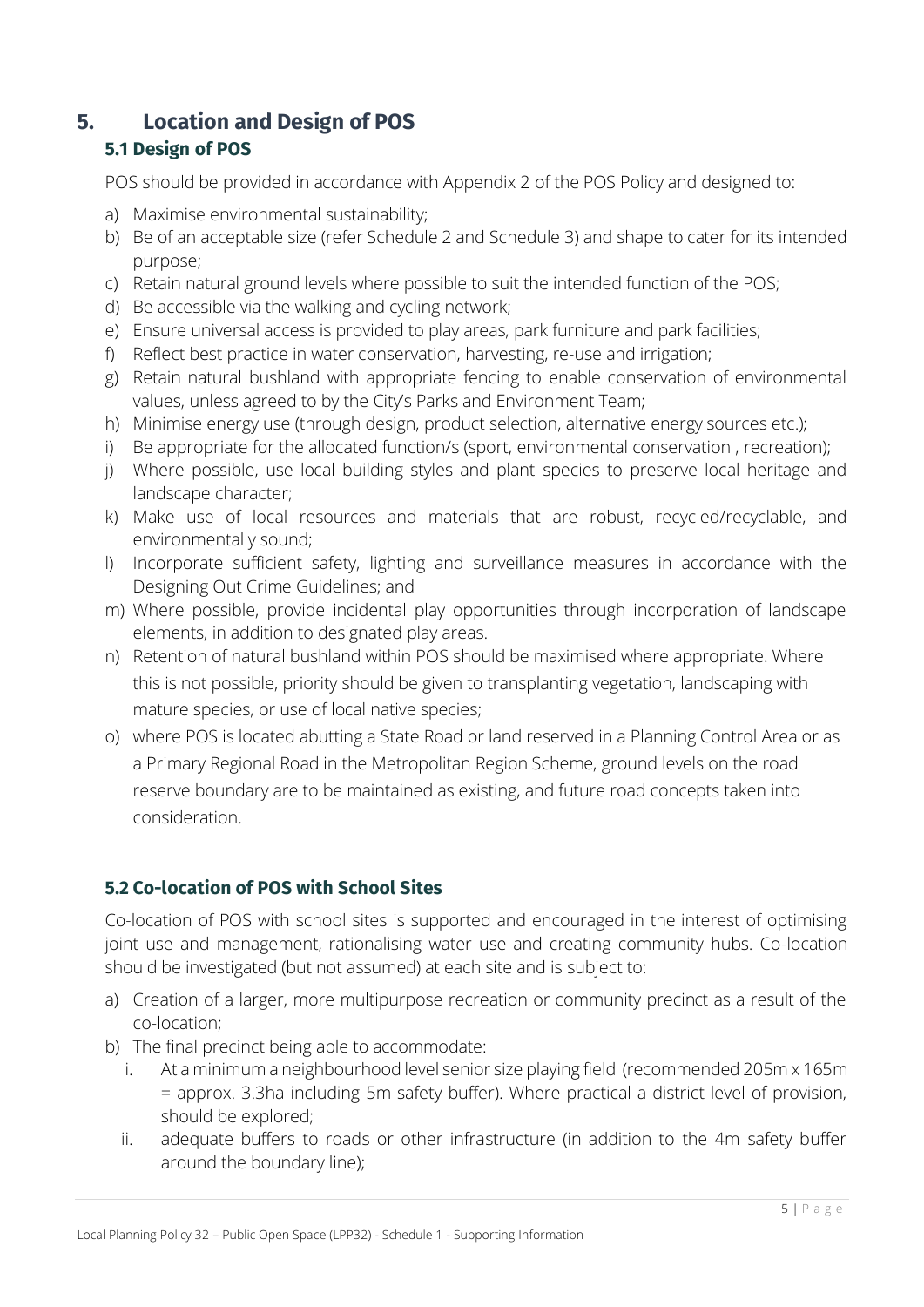- iii. appropriate sports floodlighting, groundworks, carparking and/or future clubrooms of an appropriate size based on need including changeroom facilities. Note: Clubrooms must be located on City land; and
- iv. space for unstructured activity to occur at the same time as structured sport (ie; fitness trails, exercise equipment, playgrounds etc.).
- c) A formal agreement between the City, Department of Lands and Department of Education.

#### <span id="page-5-0"></span>**5.3 Sport POS Design**

To ensure maximum potential for Sport POS to accommodate a full variety of recreational activity, Sport POS should be designed generally in accordance with the district open space model at Schedule 3. Appropriate space should be provided for:

- a) formal playing fields;
- b) buffers to roads and other infrastructure;
- c) unstructured recreation areas; and
- d) Club rooms, carparks and other sporting infrastructure (e.g. cricket nets, batting cages, baseball backnets, athletics – throwing circles, jump pits etc.).
- e) retention of native vegetation in 'good' or better condition, where possible; and
- f) significant tree retention, where possible (refer Part 4 Definitions).

These uses should be reflected in the POS landscape plans at the appropriate stage of planning. Applicants should refer to Sports Dimensions Guide For Playing Areas – Sport and Recreation Facilities (Department of Sport and Recreation, July 2008 and / or the relevant State Sporting Association Facility Guidelines) for relevant sporting design criteria.

The playing field component of Sport POS sites should:

- a) be of uniform shape,
- b) be graded (either naturally or through development) to allow for surface water runoff/drainage, with a slope of no greater than 1:200;
- c) have access to a water supply and water licence transferable to the City, suitable for the irrigation of an appropriate amount of turf and landscaping;
- d) be free of the following constraints (either naturally or through development):
	- i. Easements & buffers (pipe line, power line, incompatible land use);
	- ii. Wetland / water courses;
	- iii. Significant historical sites either Indigenous or European, which will prevent the development of the site for the proposed function;
	- iv. Any transport or other feature that intersects the site or detracts from its development potential, and;
	- v. site contamination should this be a constraint to the function of the POS.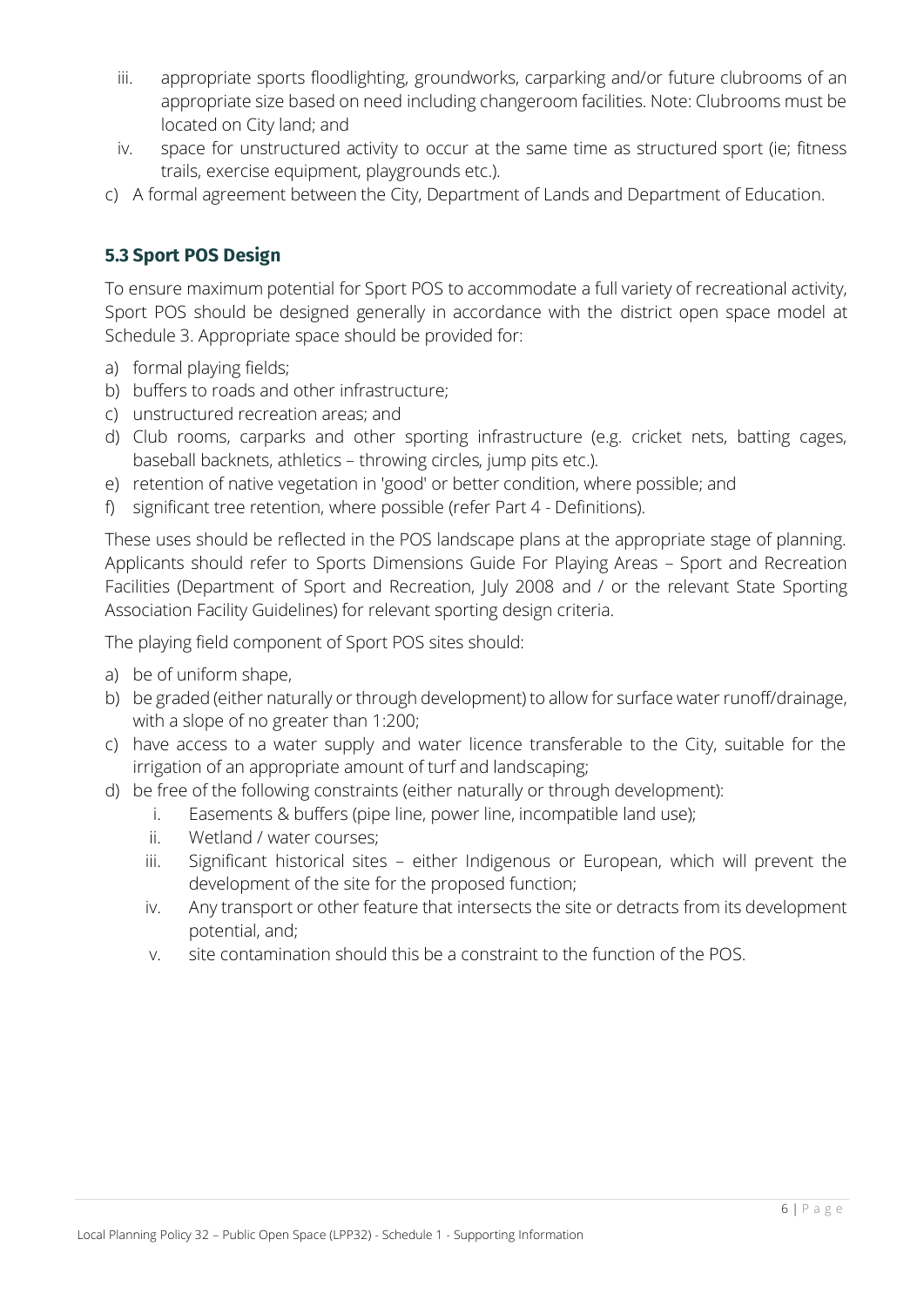#### <span id="page-6-0"></span>**6. Model Templates**

The following diagrams are provided as a guide for applicants when preparing a POS plan Source - Department of Sport and Recreation 2012 – Classification Framework for Public Open Space)

#### <span id="page-6-1"></span>**6.1 Local Open Space**

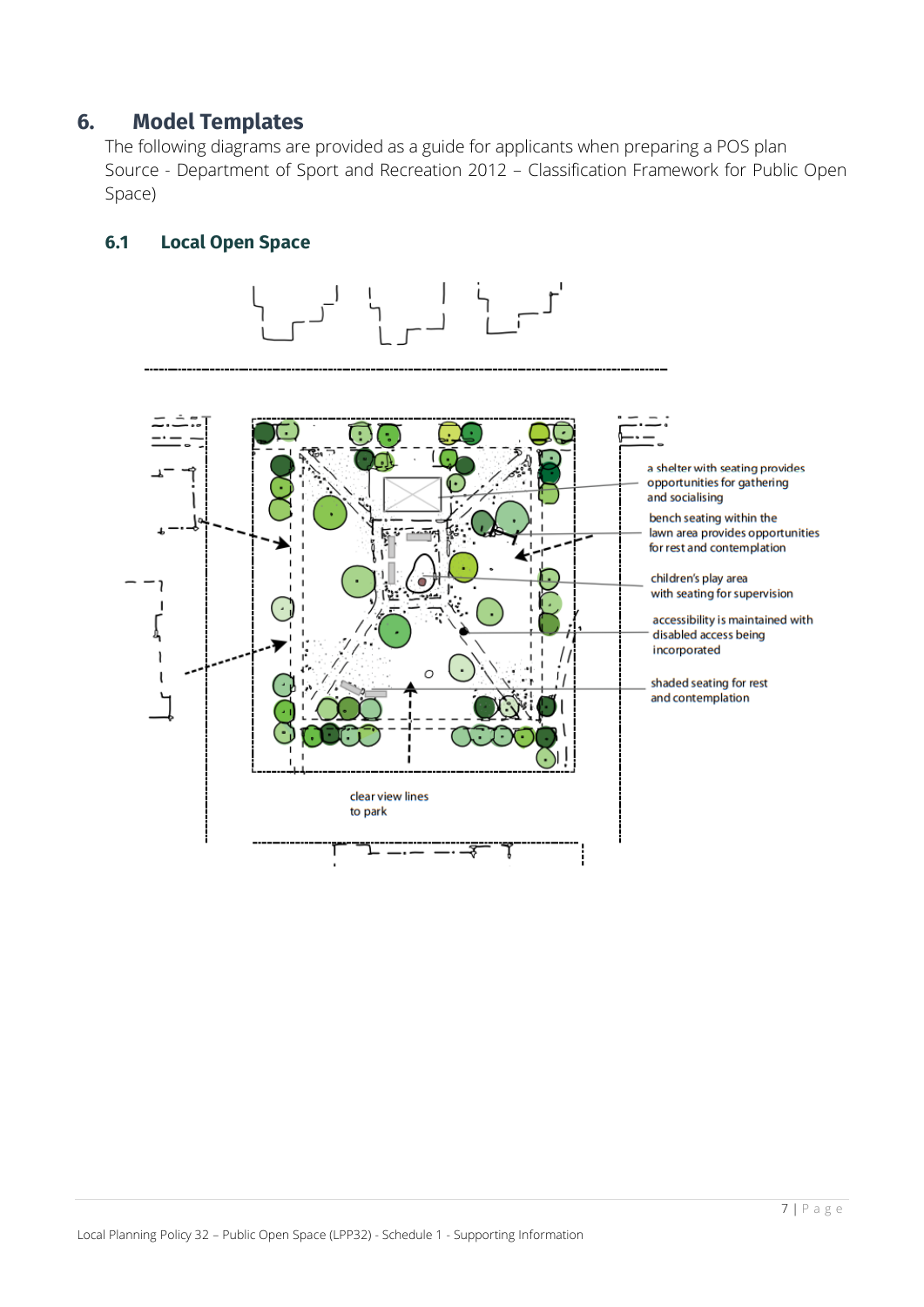#### **6.2 Neighbourhood Open Space**

<span id="page-7-0"></span>Source - Department of Sport and Recreation 2012 – Classification Framework for Public Open Space



possible youth space<br>encourages diversity of uses

children's play area with seating and shade

grassed area allows for casual play opportunities such as kite flying,<br>kicking a ball or playing with the family dog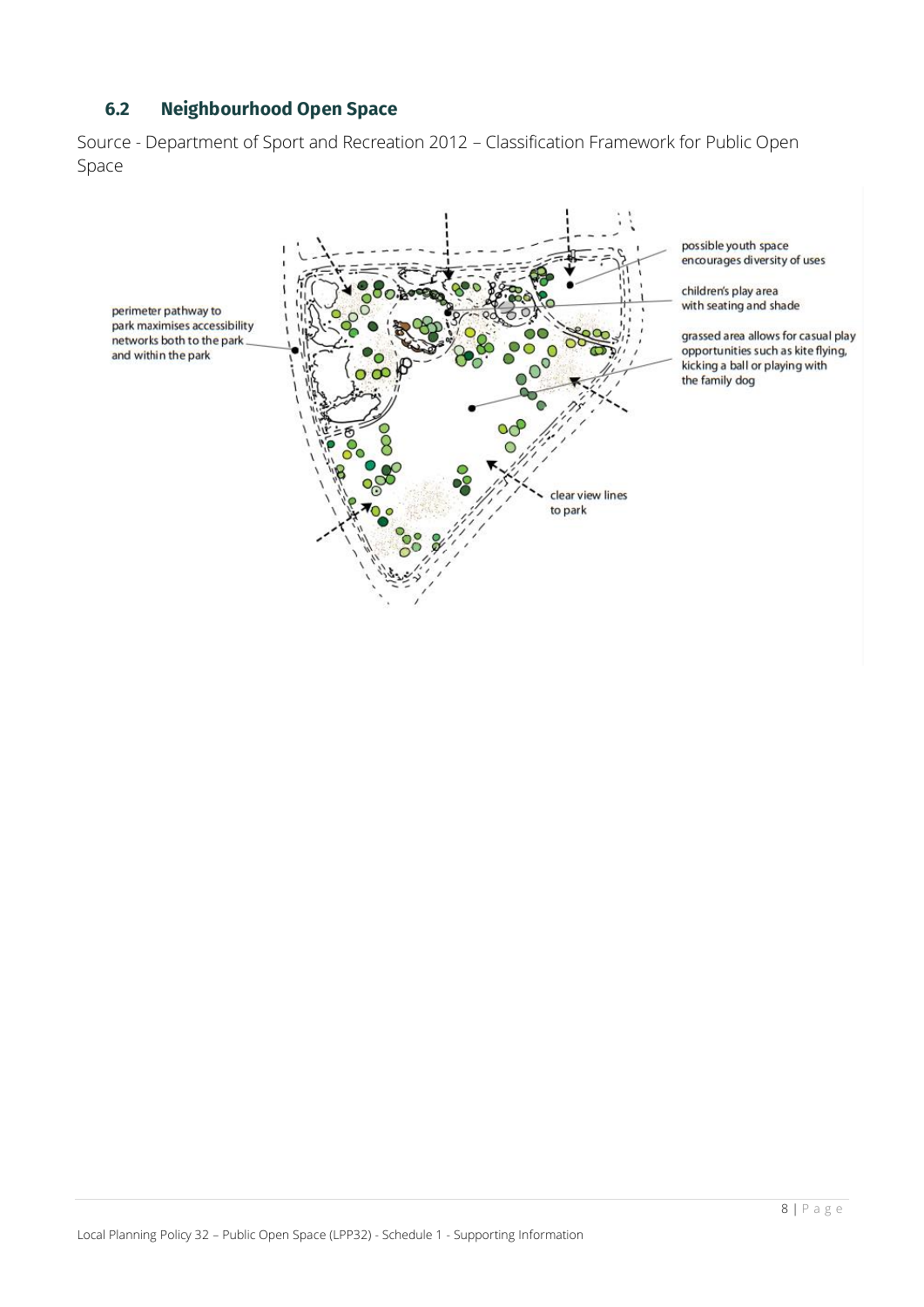#### **6.3 Neighbourhood Open Space (Sports)**

<span id="page-8-0"></span>Source – City of Wanneroo Local Planning Policy 4.3: Public Open Space

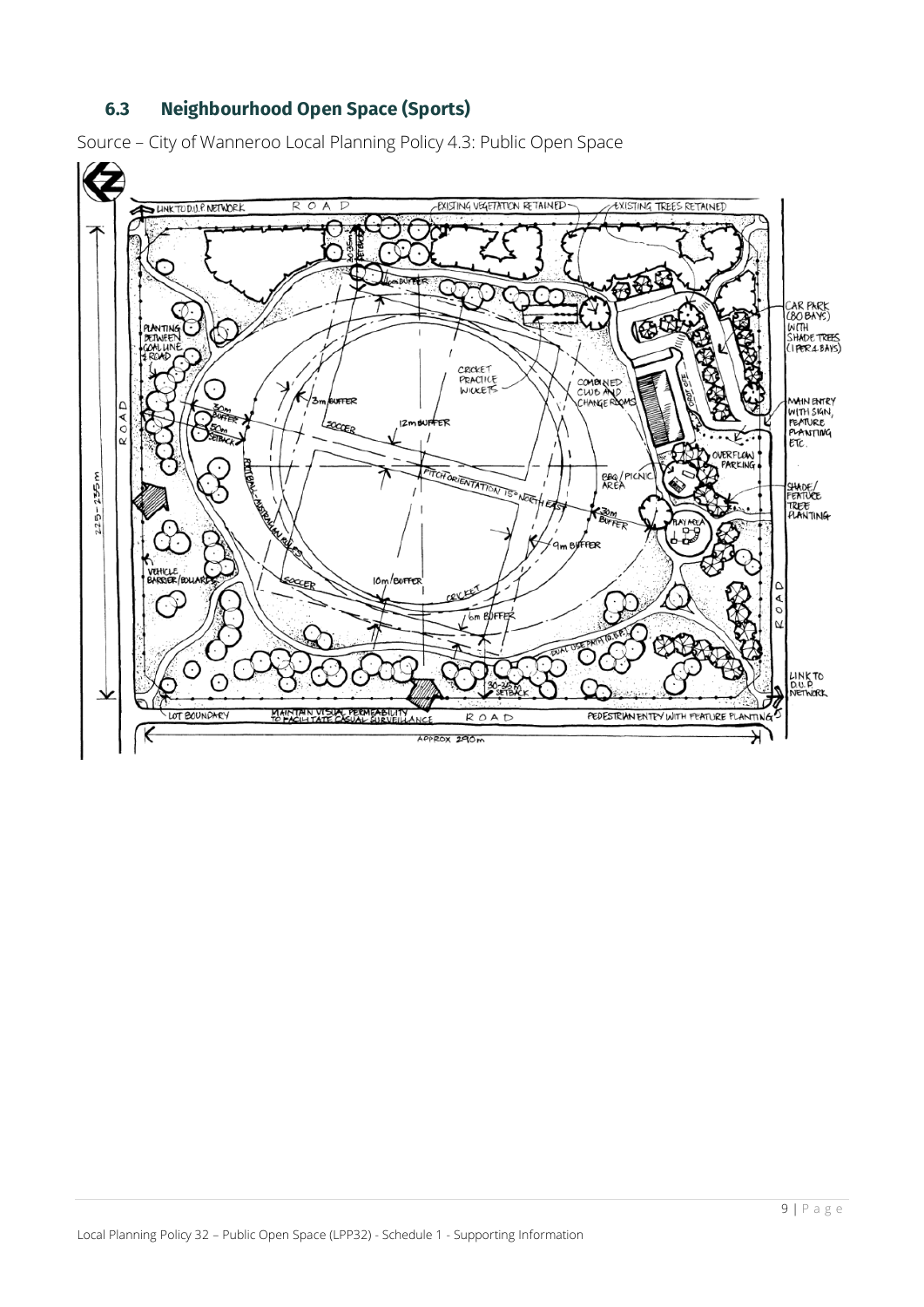#### <span id="page-9-0"></span>**6.4 District Open Space**

Source - Department of Sport and Recreation 2012: Classification Framework for Public Open Space

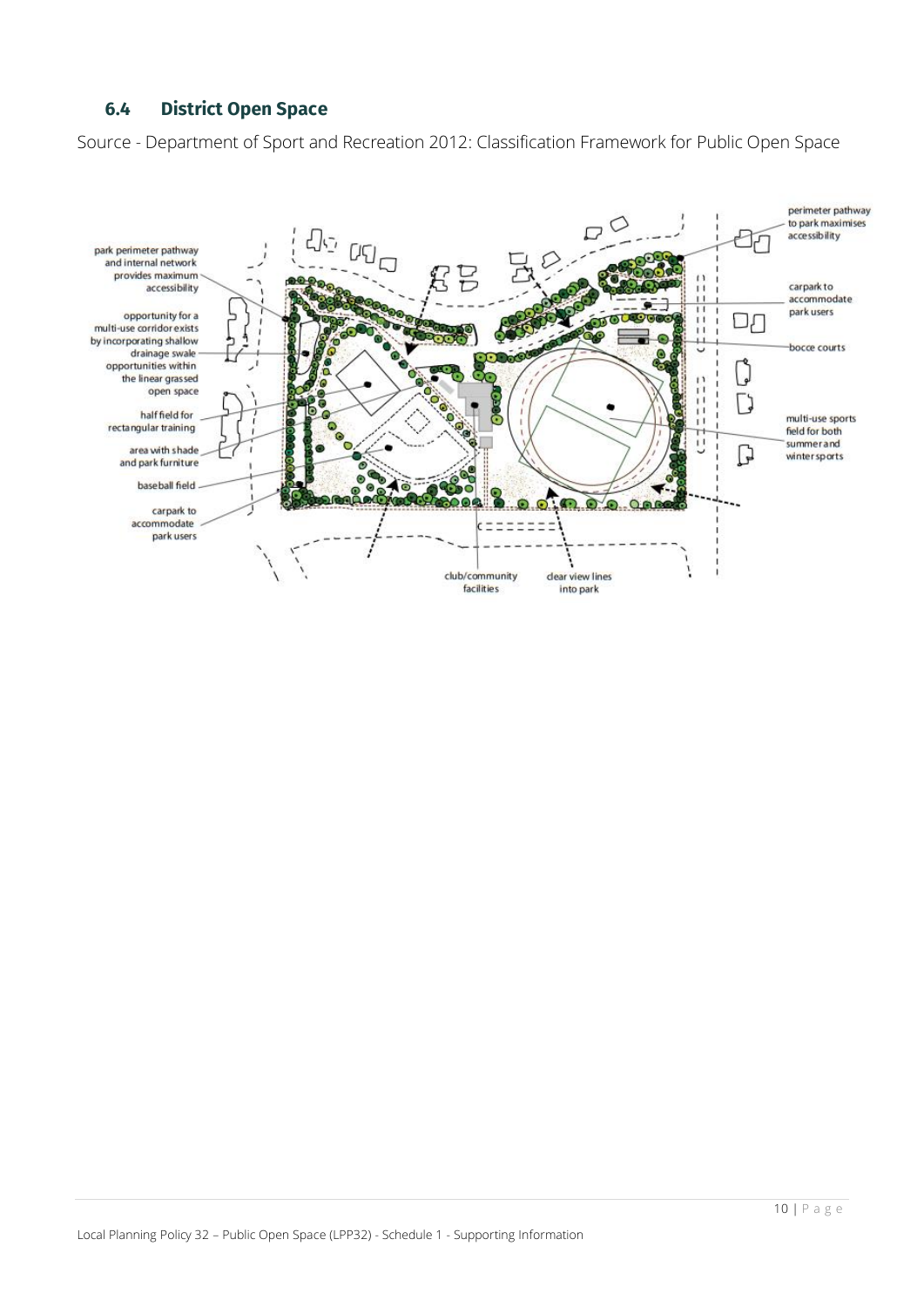## **7. Responsibilities**

The below table represents a guide to City's officers on the responsibilities relating to the statutory requirements, Policy requirements, assessment, design, development, delivery and management of public open space.

<span id="page-10-0"></span>

| Process/Plan                 | Coordinated by*           | Assisted by*                                                                                                                                                                                                                                                                                                                                                                                                                                                                                                                            |
|------------------------------|---------------------------|-----------------------------------------------------------------------------------------------------------------------------------------------------------------------------------------------------------------------------------------------------------------------------------------------------------------------------------------------------------------------------------------------------------------------------------------------------------------------------------------------------------------------------------------|
| Subdivision Referrals        | <b>Statutory Planning</b> | Referred to relevant service teams for recommended conditions and advice with a<br>three week response time Teams may have specific responsibilities as detailed in<br>Schedule 4:<br>Environmental Health (contamination and amenity considerations)<br>Parks and Environment (POS Plan, POS Design, retention of natural vegetation)<br>Community Development (POS Plan, POS Design)<br>Strategic Planning (cash-in-lieu)<br><b>Building (Structures)</b><br>Asset Planning / Engineering (Urban Water Management, Assets, Servicing) |
| <b>Subdivision Clearance</b> | <b>Statutory Planning</b> | Referred to relevant service teams for clearance of conditions. Teams may have<br>specific responsibilities as detailed in Schedule 4:<br>Environmental Health (contamination and amenity considerations)<br>Parks and Environment (POS Plan, POS Design, retention of natural vegetation)<br>Community Development (POS Plan, POS Design)<br>Strategic Planning (cash-in-lieu)<br><b>Building (Structures)</b><br>Asset Planning / Engineering (Urban Water Management, Assets, Servicing)                                             |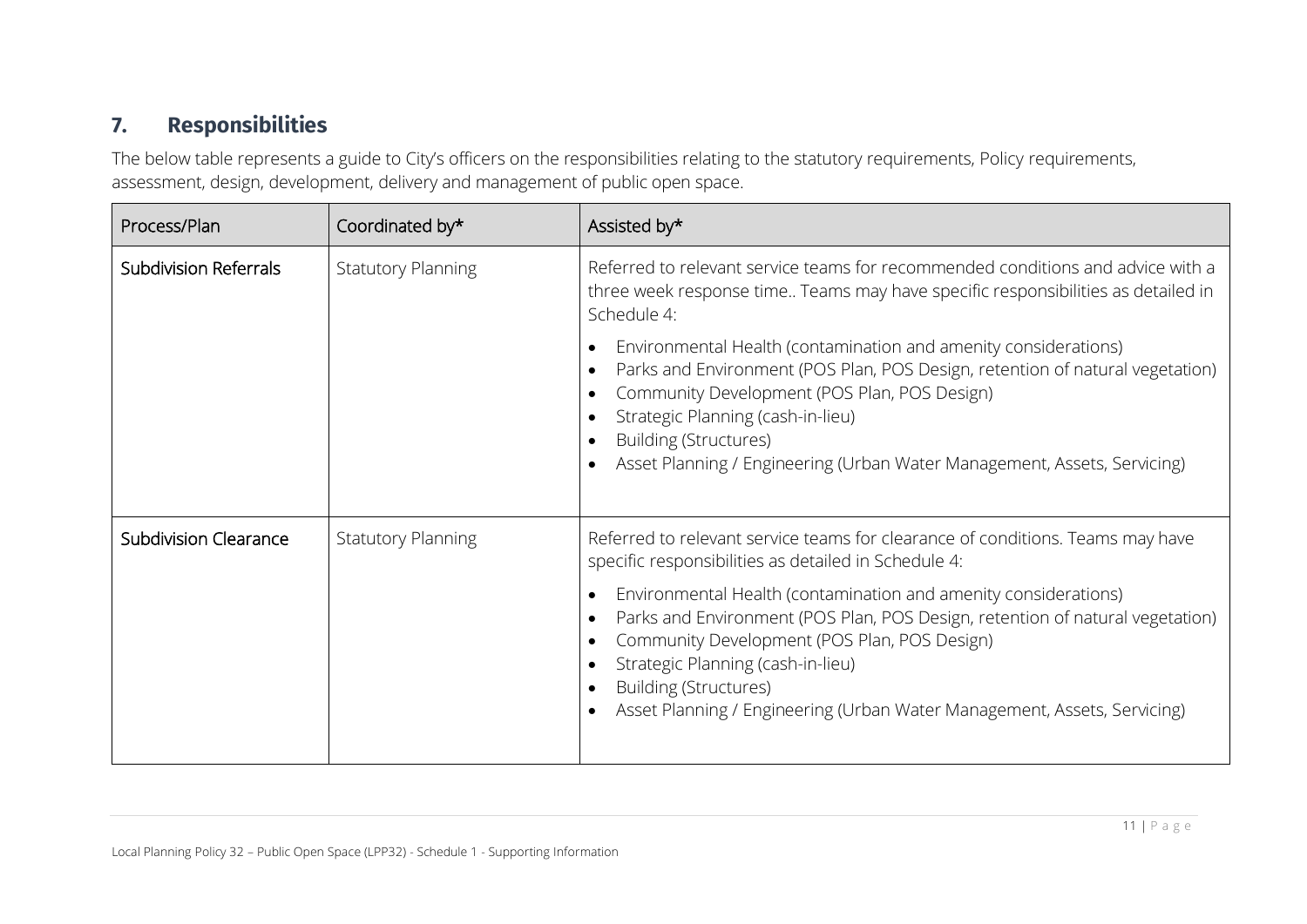| Cash-in-Lieu / Land<br>Contribution<br>Recommendation (Refer<br>Clause 2.1.3) | <b>Statutory / Strategic Planning</b>                                                                                                                                                                                                                           | Referred to relevant service teams for recommendations and comments where<br>Clause 2.1.3 of the Policy comes into effect:<br>Community Development<br>Parks and Environment<br><b>Statutory Planning</b><br>Asset Planning / Engineering                                                                                                                       |
|-------------------------------------------------------------------------------|-----------------------------------------------------------------------------------------------------------------------------------------------------------------------------------------------------------------------------------------------------------------|-----------------------------------------------------------------------------------------------------------------------------------------------------------------------------------------------------------------------------------------------------------------------------------------------------------------------------------------------------------------|
| Cash-in-Lieu Expenditure                                                      | Determined through working<br>group comprising:<br><b>Strategic Planning</b><br>$\bullet$<br><b>Statutory Planning</b><br>$\bullet$<br>Community Development<br>$\bullet$<br>Parks and Environment<br>$\bullet$<br>Asset Planning /<br>$\bullet$<br>Engineering | Where relevant and required:<br>Finance<br>$\bullet$<br>Communications and Engagement<br>Council                                                                                                                                                                                                                                                                |
| <b>Structure Plan</b>                                                         | <b>Statutory Planning</b><br>$\bullet$<br>(Proponent led) -<br>Assessment<br>Strategic Planning (City led)<br>$\bullet$<br>- Preparation                                                                                                                        | Referred to service relevant teams for recommendations and comments. Teams<br>may have specific responsibilities as detailed in Schedule 4:<br><b>Strategic Planning</b><br>$\bullet$<br><b>Statutory Planning</b><br>$\bullet$<br>Community Development<br>Parks and Environment<br>Economic Development<br>Asset Planning/Engineering<br>Environmental Health |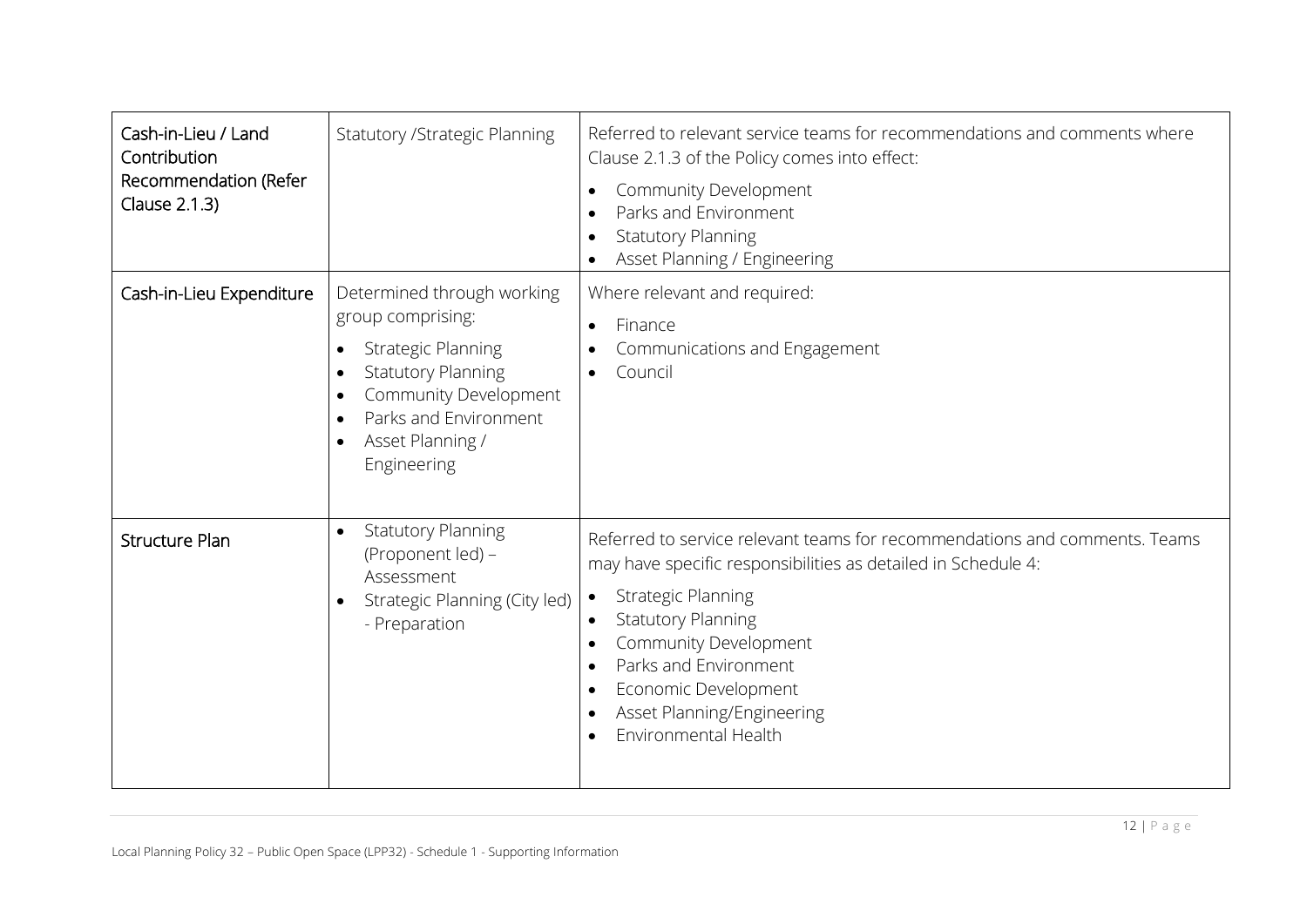| Public Open Space Plan                      | Community Development<br>(Neighbourhood -<br>Category A, District or<br>Regional Open Space) -<br>assessment or preparation<br>Parks and Environment<br>(Local Open Space,<br>Neighbourhood -<br>Category B or<br>Environmental<br>Conservation Open Space)<br>- assessment or<br>preparation | Referred to relevant service teams for recommendations and comments:<br>Parks and Environment<br>Community Development<br>$\bullet$<br><b>Strategic Planning</b><br>$\bullet$<br><b>Statutory Planning</b><br>$\bullet$<br>Asset Planning/Engineering<br>Environmental Health |
|---------------------------------------------|-----------------------------------------------------------------------------------------------------------------------------------------------------------------------------------------------------------------------------------------------------------------------------------------------|-------------------------------------------------------------------------------------------------------------------------------------------------------------------------------------------------------------------------------------------------------------------------------|
| $\bullet$<br>Urban Water<br>Management      | Asset Planning /<br>Engineering                                                                                                                                                                                                                                                               | Referred to relevant teams for recommendations and comments:<br>Parks and Environment<br>Community Development<br><b>Strategic Planning</b><br><b>Statutory Planning</b><br>Asset Planning/Engineering<br>Environmental Health                                                |
| $\bullet$<br>Design of Public Open<br>Space | Community Development<br>(Neighbourhood -<br>Category A, District or<br>Regional Open Space) -                                                                                                                                                                                                | Referred to relevant teams for recommendations and comments:<br>Parks and Environment<br>Community Development<br>$\bullet$<br><b>Strategic Planning</b>                                                                                                                      |